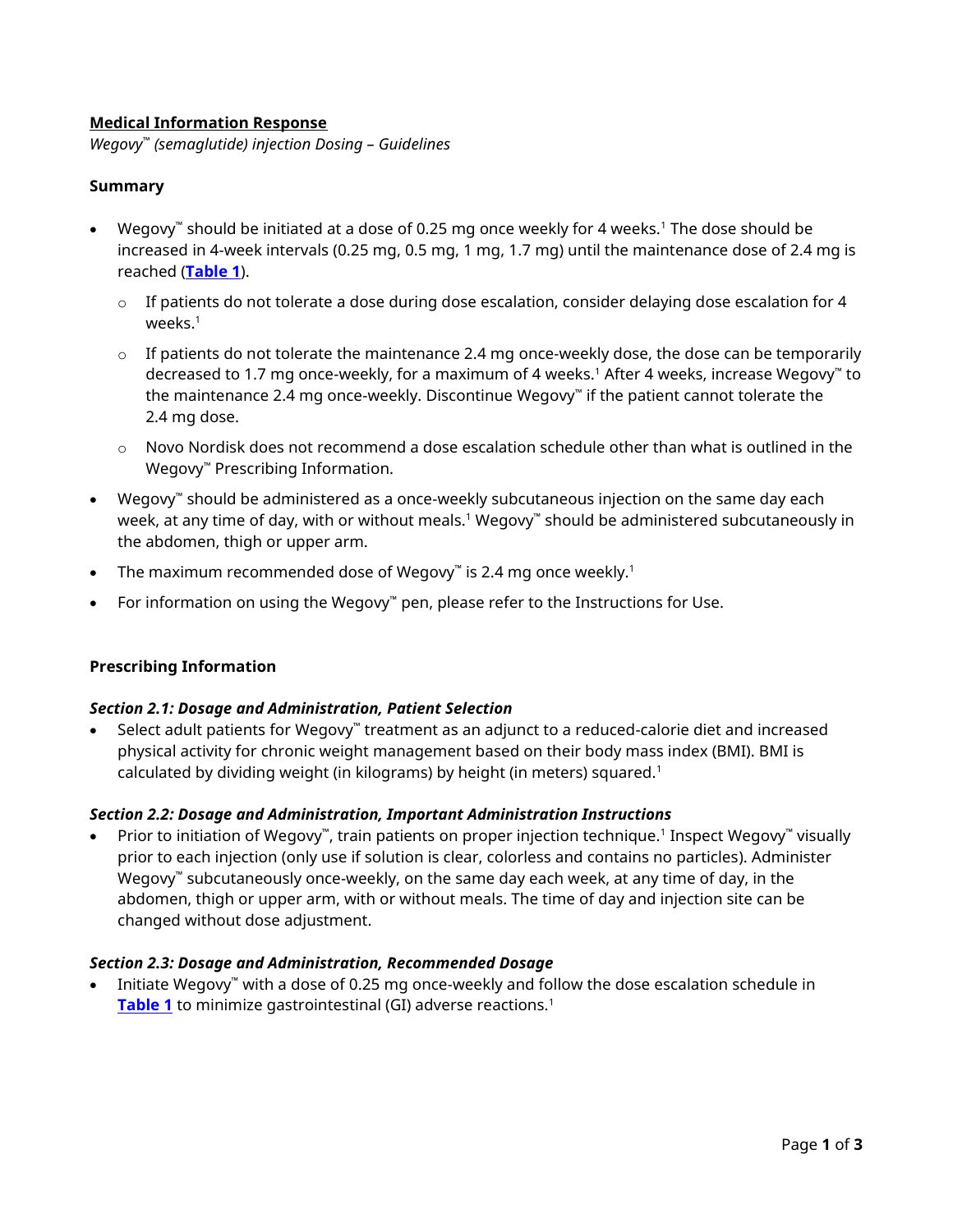| <b>Weeks</b>       | <b>Weekly Dose</b> |                  |
|--------------------|--------------------|------------------|
| 1 through 4        | $0.25$ mg          | Dose escalation  |
| 5 through 8        | 0.5 <sub>ma</sub>  |                  |
| 9 through 12       | ma                 |                  |
| 13 through 16      | 1.7 <sub>mq</sub>  |                  |
| Week 17 and onward | $2.4 \text{ ma}$   | Maintenance dose |

#### <span id="page-1-0"></span>**Table 1. Dose Escalation Schedule<sup>1</sup>**

- If patients do not tolerate a dose during dose escalation, consider delaying dose escalation for 4 weeks.<sup>1</sup>
- The maintenance dose of Wegovy™ is 2.4 mg injected subcutaneously once-weekly.<sup>1</sup>
- If patients do not tolerate the maintenance 2.4 mg once-weekly dose, the dose can be temporarily decreased to 1.7 mg once-weekly, for a maximum of 4 weeks.<sup>1</sup> After 4 weeks, increase Wegovy™ to the maintenance 2.4 mg once-weekly. Discontinue Wegovy™ if the patient cannot tolerate the 2.4 mg dose.
- In patients with type 2 diabetes, monitor blood glucose prior to starting Wegovy™ and during Wegovy™ treatment. $^1$

# *Maximum Dose*

Per the Prescribing Information, the maximum recommended dose of Wegovy™ is 2.4 mg once-weekly. $^1$ Novo Nordisk cannot recommend the use of Wegovy™ in doses higher than those approved by the United States Food and Drug Administration.

### *Missed Dose*

- If one dose is missed and the next scheduled dose is more than 2 days away (48 hours), administer Wegovy<sup>™</sup> as soon as possible.<sup>1</sup>
- If one dose is missed and the next scheduled dose is less than 2 days away (48 hours), do not administer the dose. Resume dosing on the regularly scheduled day of the week.<sup>1</sup>
- If more than 2 consecutive doses are missed, resume dosing as scheduled or, if needed, reinitiate Wegovy™ and follow the dose escalation schedule (**[Table 1](#page-1-0)**), which may reduce the occurrence of GI symptoms associated with reinitiation of treatment.<sup>1</sup>

# *Section 1: Indications and Usage, Limitation of Use*

- Wegovy™ contains semaglutide and should not be coadministered with other semaglutide-containing products or with any other glucagon-like peptide-1 (GLP-1) receptor agonist.<sup>1</sup>
- The safety and effectiveness of Wegovy™ in combination with other products intended for weight loss, including prescription drugs, over-the-counter drugs and herbal preparations, have not been established.<sup>1</sup>

# **If you would like to receive a copy of any of the published references cited in the response, please contact Novo Nordisk Medical Information at (800) 727-6500 or [NNMedicalInformation@novonordisk.com.](mailto:NNMedicalInformation@novonordisk.com)**